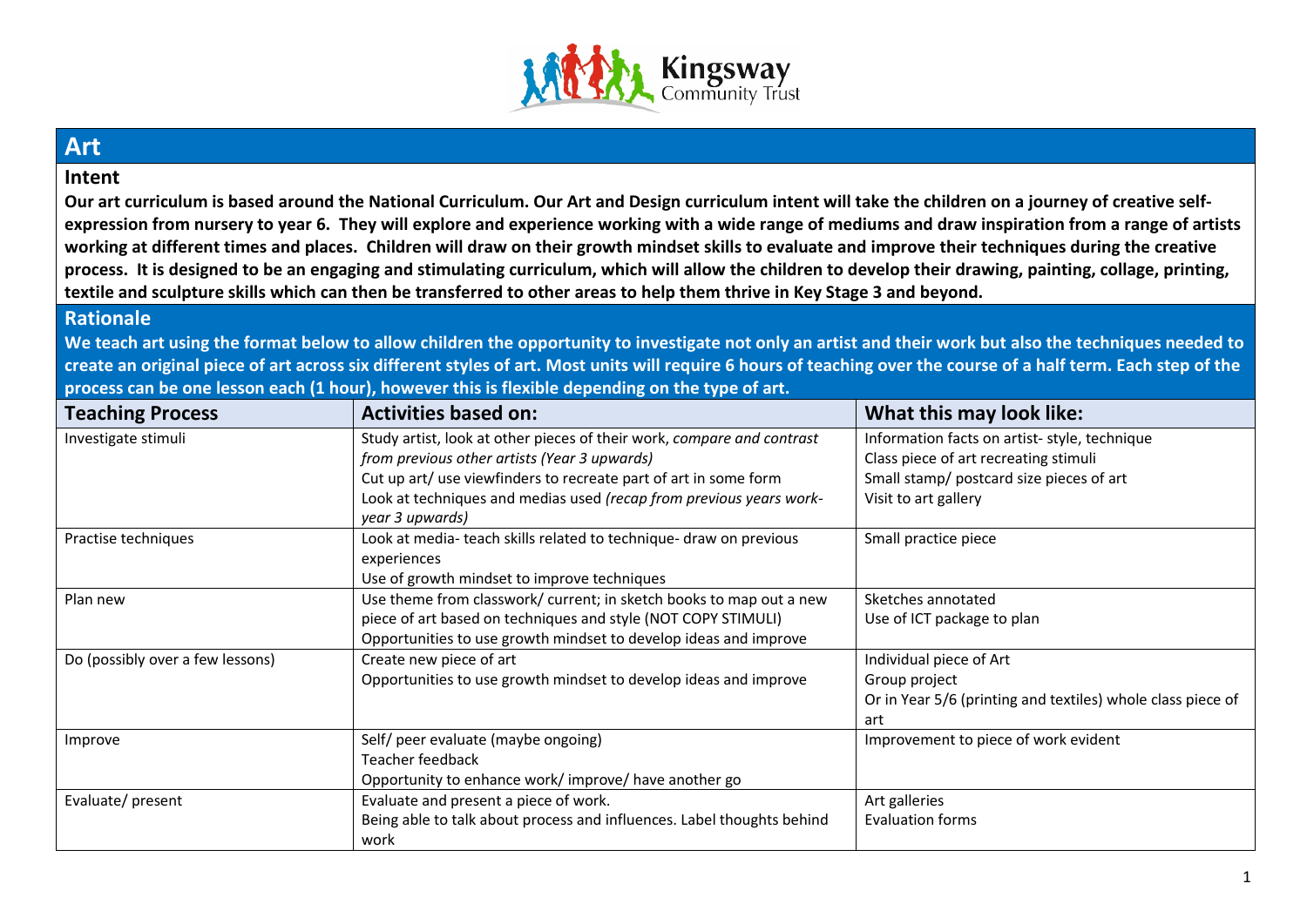

## **Art Curriculum**

|                                | Page |
|--------------------------------|------|
| <b>Nursery &amp; Reception</b> | 3    |
| Year 1                         |      |
| Year 2                         | 5    |
| Year 3                         | 6    |
| Year 4                         |      |
| Year 5                         | 8    |
| Year 6                         |      |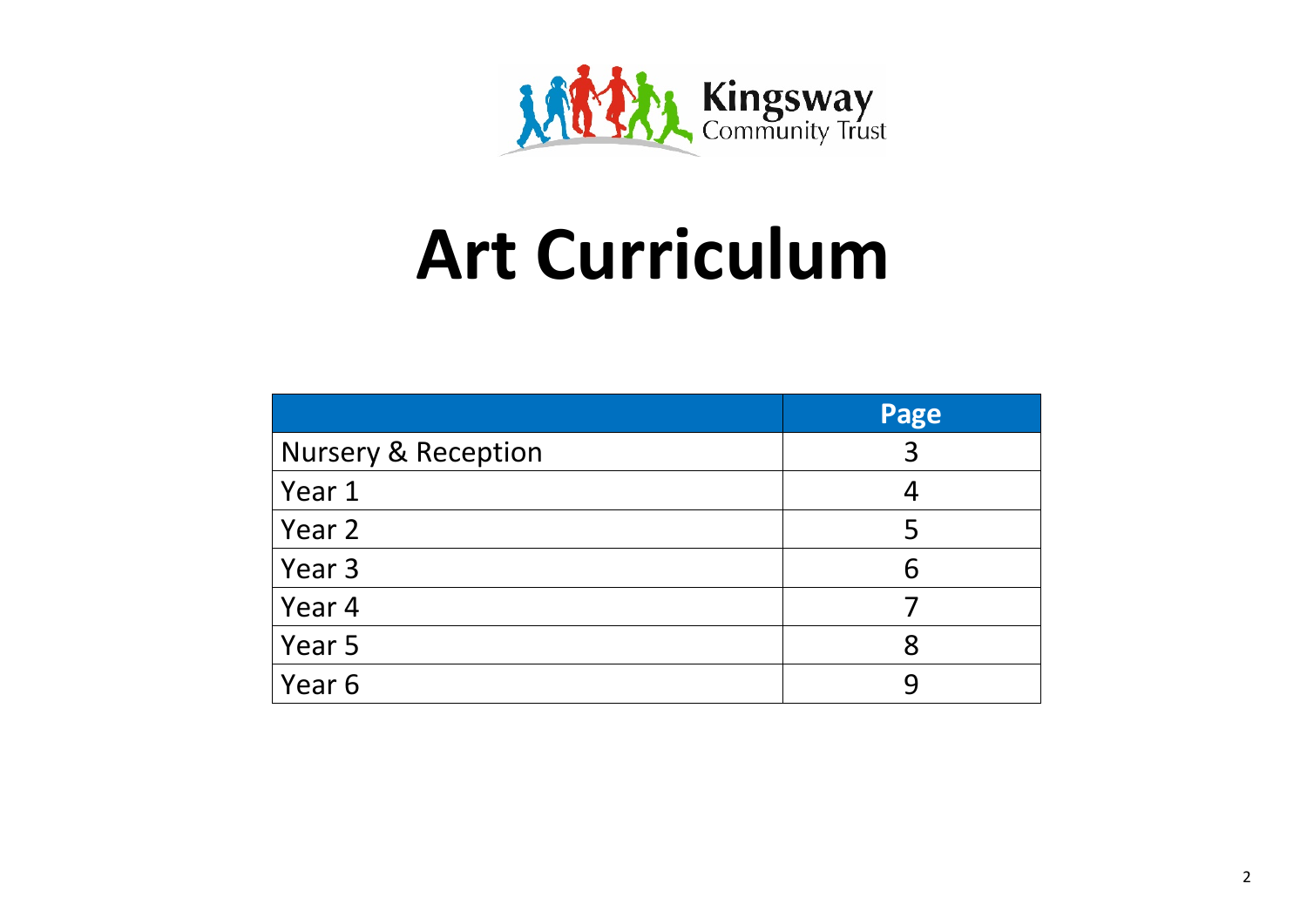|        | Knowledge                                             | Skills taught in units                        | <b>Vocabulary</b>                    |
|--------|-------------------------------------------------------|-----------------------------------------------|--------------------------------------|
|        | I know how to create closed shapes with               | can explore paint, using fingers and other    | Painting, colour, red, yellow, blue, |
| ursery | continuous lines, and begin to use these shapes to    | parts of my body as well as brushes and other | Shape, detail.                       |
|        | represent objects.                                    | tools.                                        |                                      |
|        | I Know how to draw with increasing complexity         | can express ideas and feelings through        |                                      |
|        | and detail, such as representing a face with a circle | making marks.                                 |                                      |
|        | and including details.                                | can use my imagination when considering       |                                      |
|        | I know how to use drawing to represent ideas like     | what can be done with different materials.    |                                      |
|        | movement or loud noises.                              | can develop my own ideas and then decide      |                                      |
|        | I know the names of some colours.                     | which materials to use to express them.       |                                      |
|        |                                                       | can show different emotions in my drawings    |                                      |
|        |                                                       | and paintings, like happiness, sadness, fear  |                                      |
|        |                                                       | etc.                                          |                                      |
|        |                                                       | can explore colour and colour-mixing.         |                                      |

|                                                       | <b>Knowledge</b>                                     | <b>Skills taught in units</b>                                                                                                                                                                                                                                                                                                    | <b>Vocabulary</b>                                                          |
|-------------------------------------------------------|------------------------------------------------------|----------------------------------------------------------------------------------------------------------------------------------------------------------------------------------------------------------------------------------------------------------------------------------------------------------------------------------|----------------------------------------------------------------------------|
| $\mathbf \Phi$<br><u> ဂ</u><br><b>Pd</b><br>$\bullet$ | I know the names of primary and secondary<br>colours | I can explore, use and refine a variety of<br>artistic<br>effects to express my ideas and feelings.<br>I can share my creations, explaining the<br>process I have used.<br>I can safely use and explore a variety of<br>materials, tools and techniques,<br>I can experiment with colour, design, texture,<br>form and function. | Colour, green, orange, purple, mix, paint<br>texture, soft, rough, smooth. |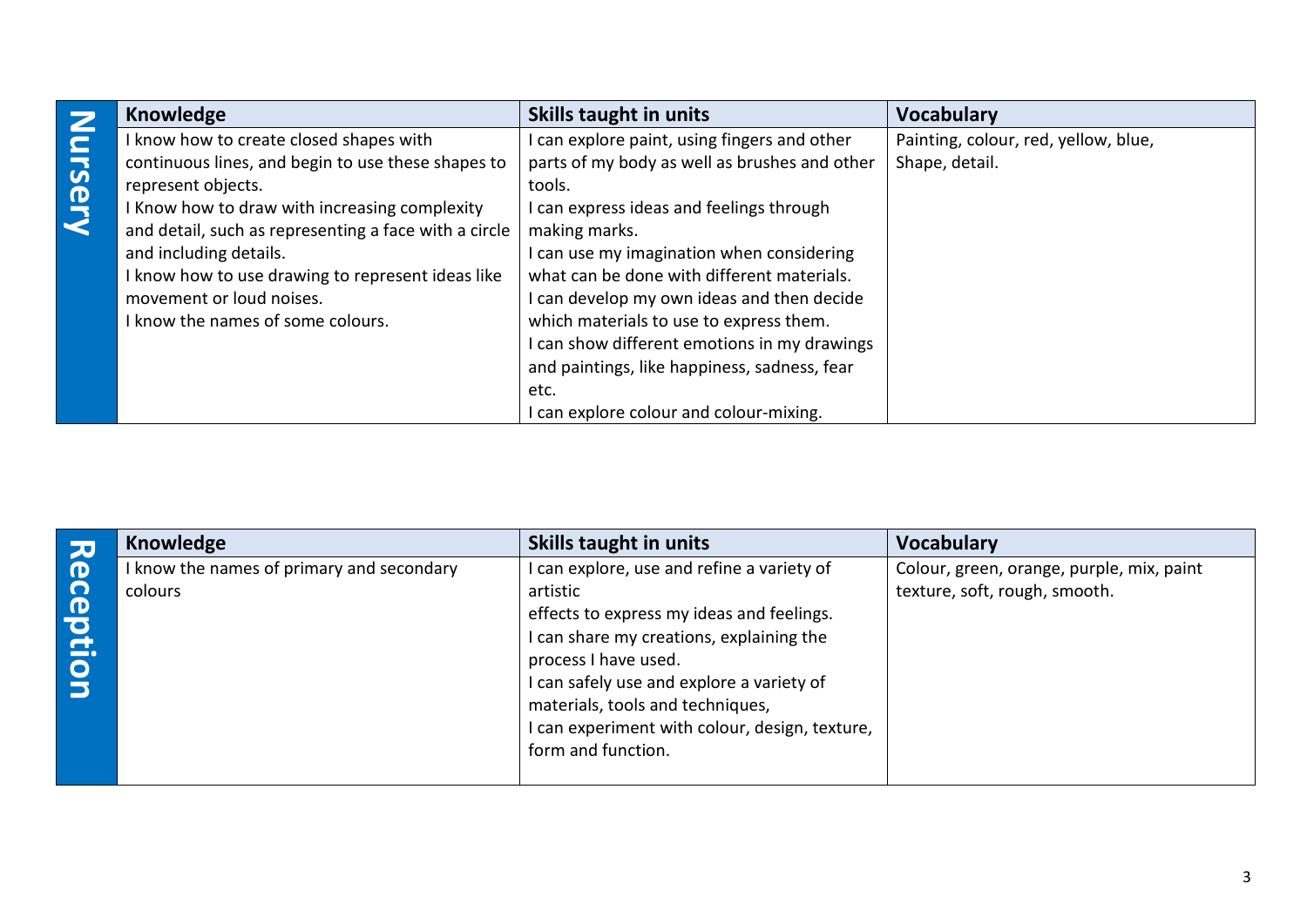| O |
|---|
| Л |
|   |
|   |

| Painting: Kandisky - Colour Study                       |                                                   |                                                    |  |  |
|---------------------------------------------------------|---------------------------------------------------|----------------------------------------------------|--|--|
| Knowledge                                               | Skills taught in units                            | <b>Vocabulary</b>                                  |  |  |
| To know primary and secondary colours                   | I can use thick and thin brushes                  | Primary, secondary, shades, colour, thick, thin,   |  |  |
|                                                         | I can mix primary colours to make secondary       | pattern, shape, texture, painting, colour wheel,   |  |  |
|                                                         | colours                                           | contrast, repetition, opinion, artist              |  |  |
|                                                         | I can add white to tint and black to shade        |                                                    |  |  |
|                                                         | I can create a colour wheel                       |                                                    |  |  |
| <b>Drawing: David Hockney</b>                           |                                                   |                                                    |  |  |
| Knowledge                                               | <b>Skills taught in units</b>                     | <b>Vocabulary</b>                                  |  |  |
| To know different pencils give you different effects    | I can draw lines of different size and thickness  | Thick, thin, lines, texture, tone, shade, drawing, |  |  |
| To know how to create mood/feelings in artwork          | I can colour own work neatly                      | pastels, pencils, hardness, control, dots, mood    |  |  |
| To know pastels can be used to create different effects | I can show pattern and texture by adding dots and | and feelings, patterns.                            |  |  |
| in art                                                  | lines                                             |                                                    |  |  |
|                                                         | I can show tone by using 3 different types of     |                                                    |  |  |
|                                                         | pencils (hardness)                                |                                                    |  |  |
| <b>Textiles: Sheila Hicks</b>                           |                                                   |                                                    |  |  |
| Knowledge                                               | Skills taught in units                            | <b>Vocabulary</b>                                  |  |  |
| I know how to change the colours of materials by        | I can use weaving to create a pattern             | Primary, secondary, shades, pattern, texture,      |  |  |
| dyeing.                                                 | I can join materials using glue and/or stitch     | tone, darker, lighter, textiles, fabric, weaving,  |  |  |
|                                                         | can use dip dye and/or blotting techniques        | concrete, thick, thin, lines, dip dye, blotting.   |  |  |
|                                                         |                                                   |                                                    |  |  |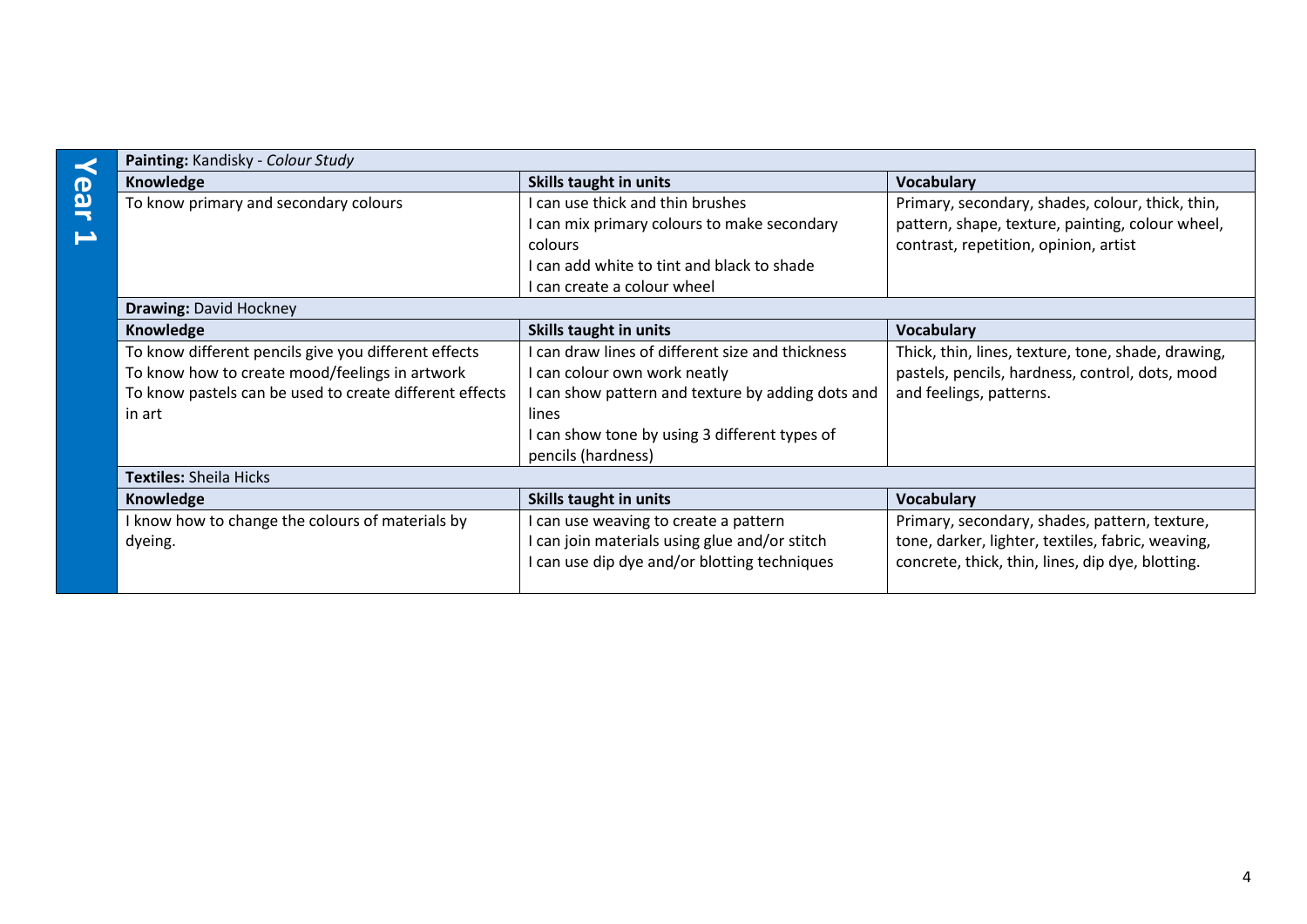|                         | Collage: Kara Walker                                  |                                                    |                                                   |
|-------------------------|-------------------------------------------------------|----------------------------------------------------|---------------------------------------------------|
|                         | Knowledge                                             | Skills taught in units                             | <b>Vocabulary</b>                                 |
| ear                     | I know an image can be created by layering textures   | I can use a range of materials which are cut, torn | Collage, materials, textures, viewfinder,         |
|                         | and how textures can be achieved                      | or ripped                                          | overlapping, lines, shape, form, foreground,      |
| $\overline{\mathbf{v}}$ | I know how to use a viewfinder to focus on a specific | I can sort and arrange material                    | background.                                       |
|                         | part of an artefact before drawing it                 | I can mix materials to create texture              |                                                   |
|                         | Printing/Paint: Hokusai                               |                                                    |                                                   |
|                         | Knowledge                                             | Skills taught in units                             | <b>Vocabulary</b>                                 |
|                         | I know how to mix paint to create secondary colours   | I can use repeating or overlapping shapes          | Printing, paint, primary, secondary, pattern,     |
|                         | and brown                                             | I can mimic a print                                | overlapping, repeating, shape, form, foreground,  |
|                         | I know how to use an IT paint package                 | can use objects to create prints (sponge,          | background                                        |
|                         | I know how to create a background using a wash        | polystyrene, etc.)                                 |                                                   |
|                         | I know how to create a repeating pattern in print     | I can press, roll, rub and stamp to make prints    |                                                   |
|                         | <b>Sculpture: Henry Moore</b>                         |                                                    |                                                   |
|                         | Knowledge:                                            | Skills taught in units                             | <b>Vocabulary</b>                                 |
|                         | I know that clay is pliable and can be moulded and    | I can use a combination of shapes                  | sculpture, materials, texture lines, shape, form, |
|                         | shaped                                                | I can include lines and texture                    | rolling, cutting, moulding, carving, scoring      |
|                         | I know how clay parts can be joined together (score)  | I can use clay as a material                       |                                                   |
|                         | I know that Henry Moore is a sculptor                 | I can use techniques such as rolling, cutting      |                                                   |
|                         |                                                       | moulding, scoring and carving                      |                                                   |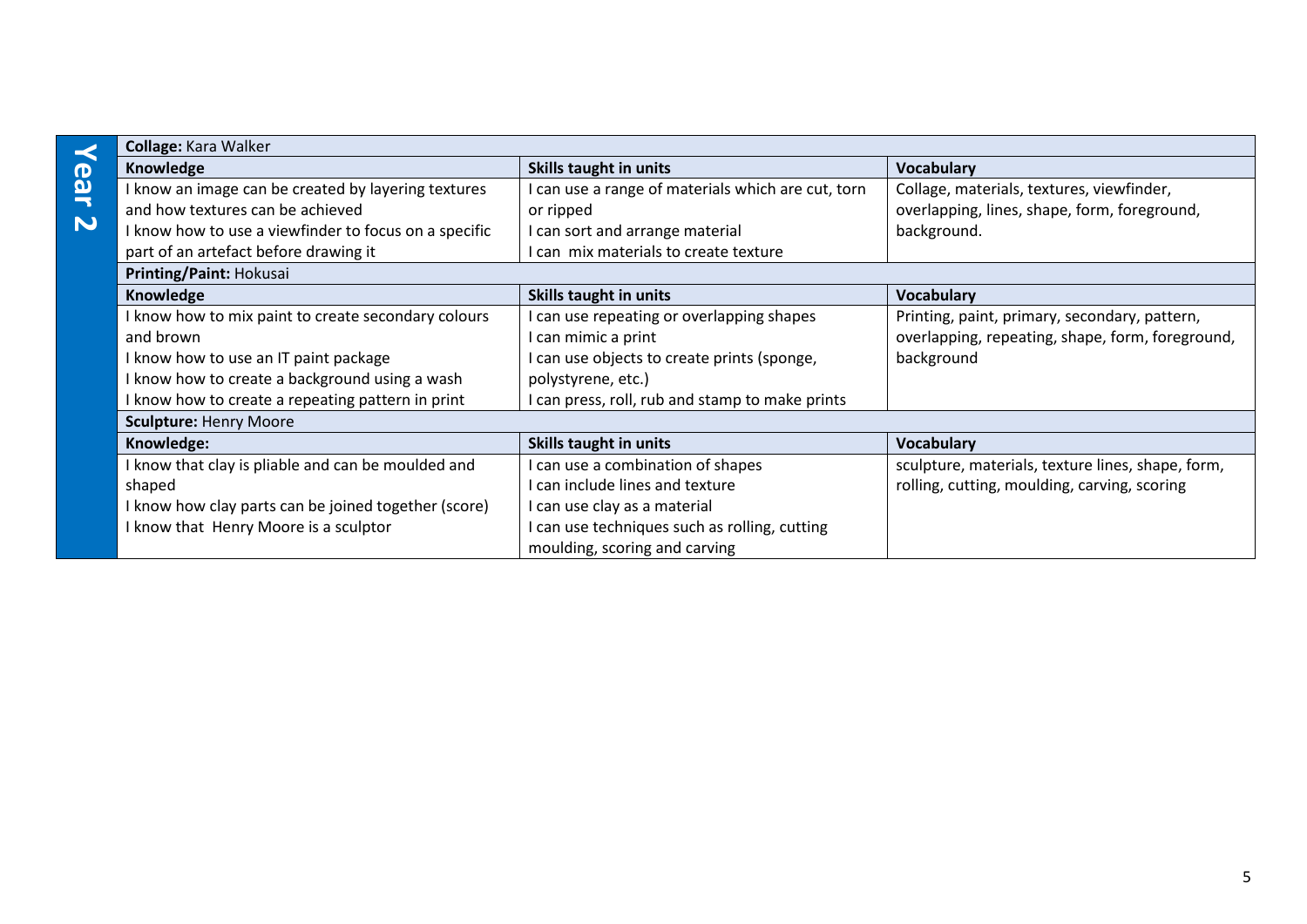|                       | Painting: Impressionism Van Gogh                       |                                                      |                                                    |
|-----------------------|--------------------------------------------------------|------------------------------------------------------|----------------------------------------------------|
|                       | Knowledge                                              | <b>Skills taught in units</b>                        | <b>Vocabulary</b>                                  |
| <b>ear</b>            | I know that art can create moods through choice of     | I can use a number of brush techniques, using        | Mood, movement, techniques, shapes, texture,       |
|                       | colour and technique                                   | thick and thin brushes to produce shapes, texture,   | patterns, lines, represent, create, landscape,     |
| $\boldsymbol{\omega}$ | I know how to use line, tone, shape and colour to      | patterns and lines                                   | perspective, scene, horizon, dark, atmosphere,     |
|                       | represent movement                                     | I can mix colours effectively                        | impressionism, tone.                               |
|                       |                                                        | I can experiment with colour to create mood          |                                                    |
|                       | <b>Collage: Impressionism Matisse</b>                  |                                                      |                                                    |
|                       | Knowledge                                              | <b>Skills taught in units</b>                        | <b>Vocabulary</b>                                  |
|                       | I know that collages can be produced using different   | I can select and arrange materials for a striking    | Techniques, shapes, texture, patterns, lines,      |
|                       | materials and be in different forms.                   | effect                                               | represent, overlapping, tessellation, mosaic,      |
|                       |                                                        | I can ensure my work is precise                      | collage, abstract, realism, impressionism, mosaic, |
|                       |                                                        | I can use overlapping, tessellation, mosaic and      | montage, materials                                 |
|                       |                                                        | montage                                              |                                                    |
|                       |                                                        | I can use IT to create art which includes my own     |                                                    |
|                       |                                                        | work and that of others                              |                                                    |
|                       | Drawing: Frida Kahlo                                   |                                                      |                                                    |
|                       | Knowledge                                              | Skills taught in units                               | <b>Vocabulary</b>                                  |
|                       | I know how different artists create facial features    | I can use different hardness of pencils to show line | Techniques, texture, patterns, lines, represent,   |
|                       | I know what term self-portrait is                      | I can repeat some of the techniques used by          | hard, soft, facial features, expression, body      |
|                       | I know some artists famous for self portraits          | notable artists, artisans and designers              | language, self-portrait, sketches, tone/shading,   |
|                       | I know how to use sketches to produce a final piece of | I can create original pieces that are influenced by  | realism, background, foreground                    |
|                       | art                                                    | studies of others                                    |                                                    |
|                       | I know how to use different shades of pencil to show   |                                                      |                                                    |
|                       | tone and texture                                       |                                                      |                                                    |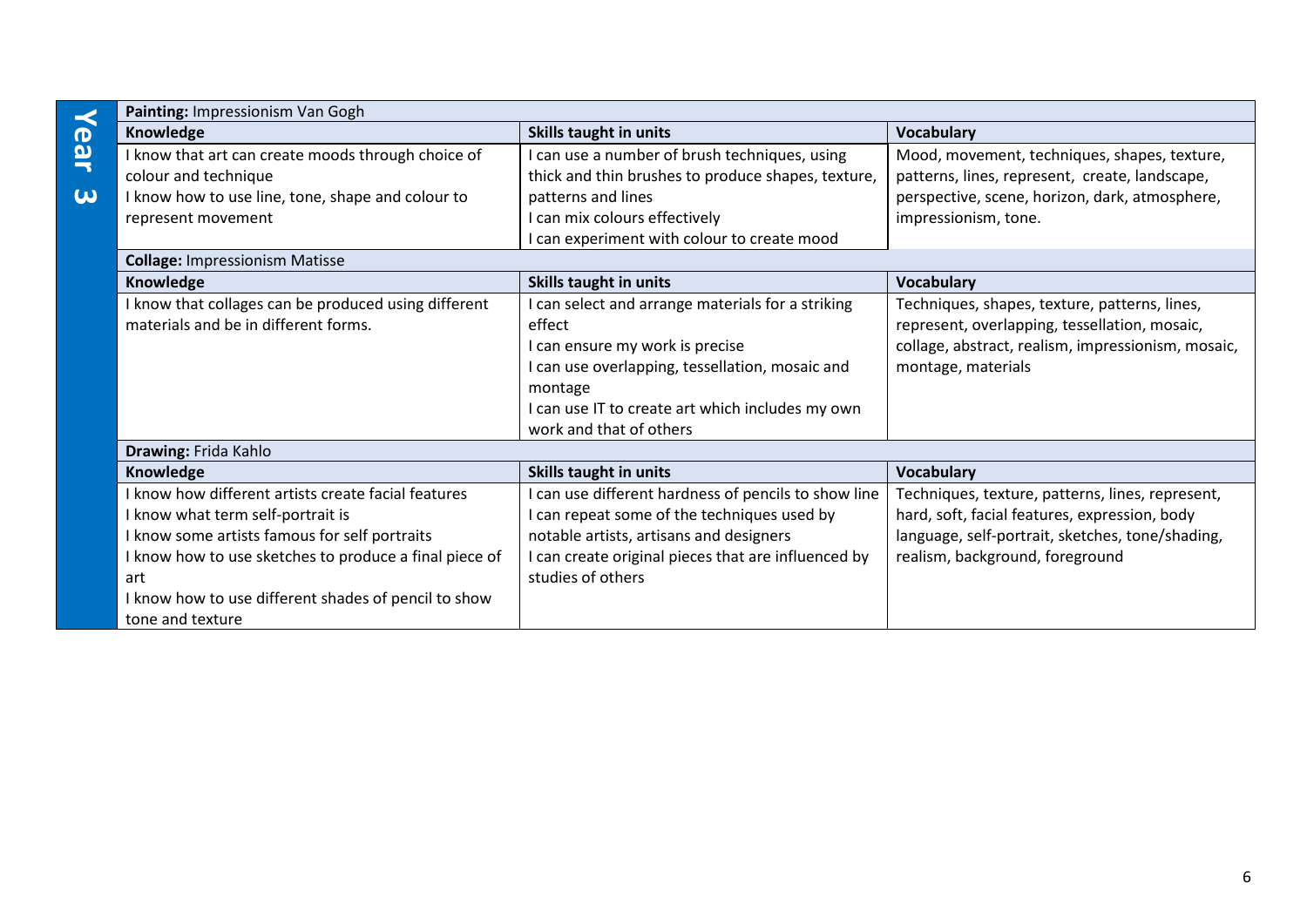|                         | Printing: Yinka Shonibare                                                                  |                                                                                            |                                                                                                      |  |  |
|-------------------------|--------------------------------------------------------------------------------------------|--------------------------------------------------------------------------------------------|------------------------------------------------------------------------------------------------------|--|--|
|                         | Knowledge                                                                                  | Skills taught in units                                                                     | <b>Vocabulary</b>                                                                                    |  |  |
| ear<br>$\blacktriangle$ | I know how to print using at least four colours                                            | I can use layers of two or more colours<br>I can replicate patterns observed in natural or | printing blocks, shape, texture, inspiration,<br>dimension, layers, patterns/repeating patterns,     |  |  |
|                         |                                                                                            | built environments                                                                         | replicate(copy), natural, manmade                                                                    |  |  |
|                         |                                                                                            | I can make printing blocks                                                                 |                                                                                                      |  |  |
|                         |                                                                                            | I can make precise repeating patterns                                                      |                                                                                                      |  |  |
|                         | Sculpture: Ramesh Mario Nithiyendran                                                       | Skills taught in units                                                                     | <b>Vocabulary</b>                                                                                    |  |  |
|                         | Knowledge                                                                                  |                                                                                            |                                                                                                      |  |  |
|                         | I know how to show facial expressions and body<br>language in sketches and other materials | I can include textures that convey feeling<br>expression or movement                       | mouldable, expressions, body language,                                                               |  |  |
|                         | I know how to sculpt clay and other mouldable                                              | I can use clay and other mouldable materials with                                          | movement, shape, sculpt, figures, texture, close-<br>up, dimension, perspective, represent, layering |  |  |
|                         | materials                                                                                  | more precision                                                                             |                                                                                                      |  |  |
|                         |                                                                                            | I can add materials to provide interesting detail                                          |                                                                                                      |  |  |
|                         |                                                                                            | I can use shape, colour and to represent figures in                                        |                                                                                                      |  |  |
|                         |                                                                                            | movement                                                                                   |                                                                                                      |  |  |
|                         | Textiles: Kazuhito Takadoi                                                                 |                                                                                            |                                                                                                      |  |  |
|                         | Knowledge                                                                                  | Skills taught in units                                                                     | <b>Vocabulary</b>                                                                                    |  |  |
|                         | I know collage can come in many different forms                                            | I can include textures that convey feeling                                                 | Natural, manmade, shape, stitch, embroider,                                                          |  |  |
|                         |                                                                                            | expression or movement                                                                     | weave, texture, movement, collage, mixed                                                             |  |  |
|                         |                                                                                            | I can choose from range of stitching techniques,                                           | medium                                                                                               |  |  |
|                         |                                                                                            | shapes and stitch materials                                                                |                                                                                                      |  |  |
|                         | <b>Drawing: Cezanne</b>                                                                    |                                                                                            |                                                                                                      |  |  |
|                         | Knowledge                                                                                  | Skills taught in units                                                                     | <b>Vocabulary</b>                                                                                    |  |  |
|                         | I know how to use sketch books to experiment with                                          | I can use sketch books and past work to                                                    | Natural, shape, photographs, reflections, texture,                                                   |  |  |
|                         | different textures                                                                         | experiment with different textures                                                         | close-up, media, inspiration, dimension,                                                             |  |  |
|                         | I know how to use photographs to help create                                               | I can use photographs to help create reflections                                           | perspective, post impressionism, still life,                                                         |  |  |
|                         | reflections                                                                                | I can use pencils (shading) to show reflections and                                        | composition, shading, charcoal, realistic.                                                           |  |  |
|                         |                                                                                            | shadows                                                                                    |                                                                                                      |  |  |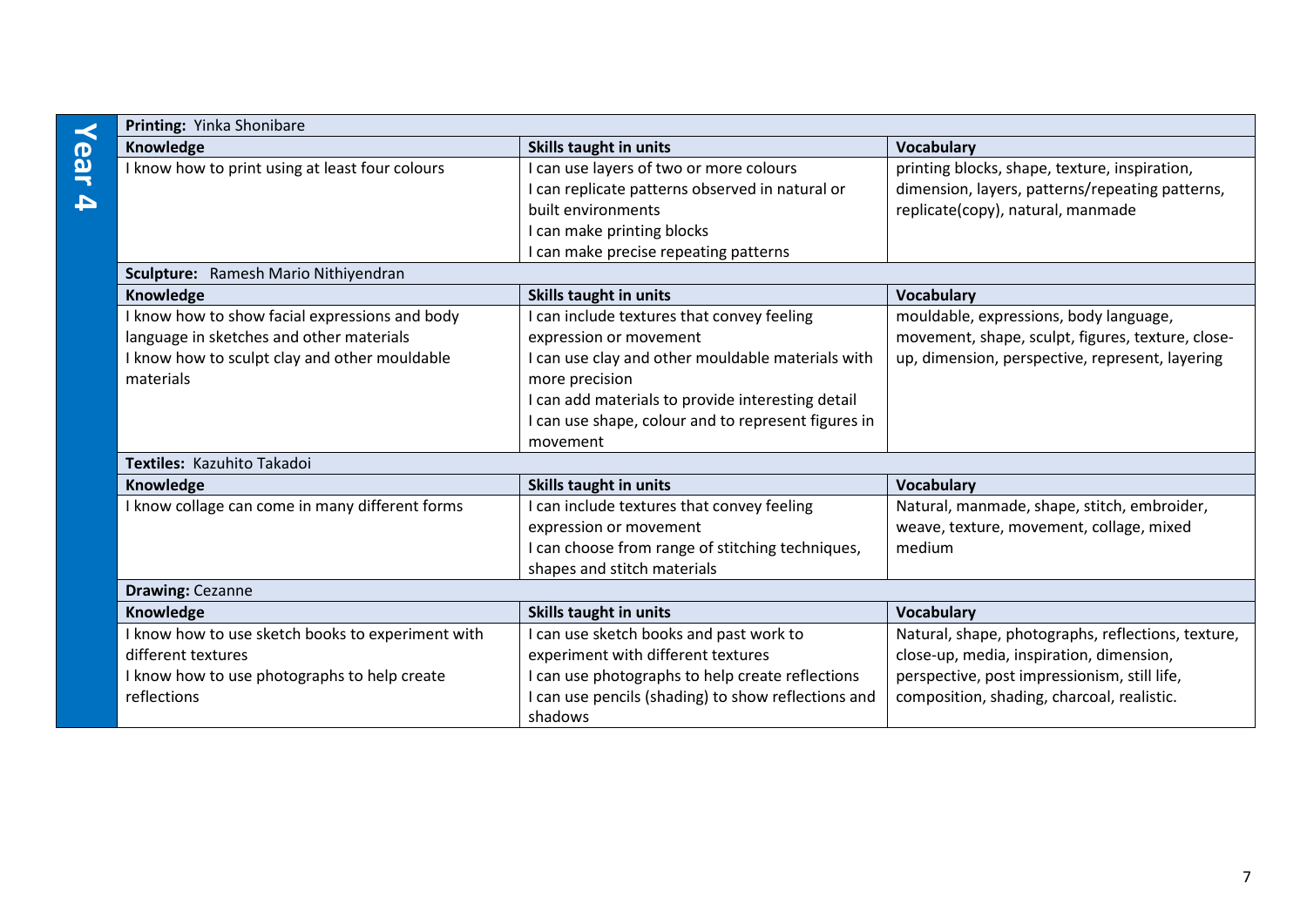|              | Knowledge                                               | Skills taught in units                                                     | <b>Vocabulary</b>                                   |  |
|--------------|---------------------------------------------------------|----------------------------------------------------------------------------|-----------------------------------------------------|--|
| ear          | I know collage can take many forms                      | can mix textures, rough, smooth and patterned                              | Textures, smooth, rough, smooth, tactile, mosaic,   |  |
|              |                                                         | I can combine visual and tactile qualities                                 | observational, temporary, abstract, form, fine      |  |
| $\mathbf{u}$ |                                                         | I can use ceramic mosaic materials and techniques                          | detail, purpose, blending, form, pattern, visual,   |  |
|              |                                                         |                                                                            | tactile, natural, manmade                           |  |
|              | <b>Observational art: Mary Cassatt</b>                  |                                                                            |                                                     |  |
|              | Knowledge                                               | Skills taught in units                                                     | <b>Vocabulary</b>                                   |  |
|              | I know which media to use to create maximum impact      | I can use a full range of pencils, charcoal or pastels                     | Textures, tactile, charcoal, observational art,     |  |
|              | I know how shade is used to create mood and feeling     | when creating a piece of observational art (mixed                          | media, shade, form, fine detail, purpose, mixed     |  |
|              | I know how to express emotion in art                    | medium)                                                                    | medium, pastels.                                    |  |
|              |                                                         | I can collect information, sketches and resources                          |                                                     |  |
|              |                                                         | to support creating a portrait and present ideas                           |                                                     |  |
|              |                                                         | imaginatively in a sketchbook                                              |                                                     |  |
|              |                                                         | I can experiment with media to create emotion in                           |                                                     |  |
|              |                                                         | art                                                                        |                                                     |  |
|              | Sculpture: Dali- Surrealism                             |                                                                            |                                                     |  |
|              | Knowledge                                               | Skills taught in units                                                     | <b>Vocabulary</b>                                   |  |
|              | I know why different tools have been used to create art | I can show life like qualities and real life                               | Textures, smooth, patterned, rough, tactile,        |  |
|              |                                                         | proportions                                                                | media, abstract, form, surrealism, life like, real  |  |
|              |                                                         | I can use tools to carve and add shapes, texture                           | life, carve, pattern, exaggerated                   |  |
|              |                                                         | and pattern                                                                |                                                     |  |
|              |                                                         |                                                                            |                                                     |  |
|              |                                                         | I can combine visual and tactile qualities                                 |                                                     |  |
|              |                                                         | I can use frameworks to provide stability and form                         |                                                     |  |
|              |                                                         | (wire etc)                                                                 |                                                     |  |
|              | Printing: Pop art - Yayoi Kusama                        |                                                                            |                                                     |  |
|              | Knowledge                                               | <b>Skills taught in units</b>                                              | <b>Vocabulary</b>                                   |  |
|              | I know how to use a range of resources to create art    | I can build up layers of colour                                            | Textures, rough, smooth, tactile, mosaic, abstract, |  |
|              | I know how to overprint to create patterns              | I can create an accurate pattern, showing fine                             | interpretation, form, fine detail, purpose, layers, |  |
|              | I know how to create an accurate print design following | detail                                                                     | modern art, pop art                                 |  |
|              | a given criteria                                        | I can use a range of visual elements to reflect the<br>purpose of the work |                                                     |  |